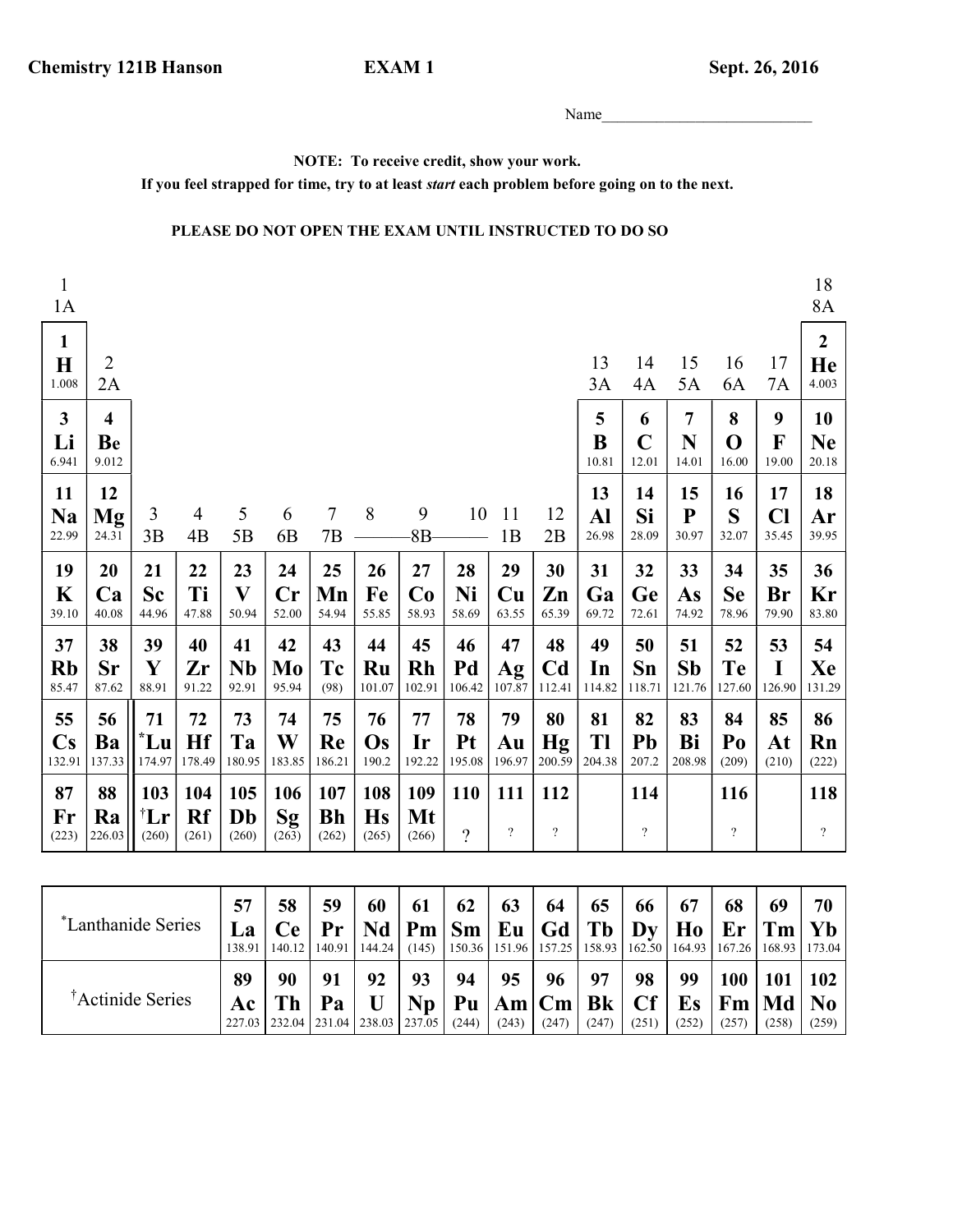(20) 1. Vocabulary. Define and give one example of each:

a. physical change

b. homogeneous mixture

 c. accuracy vs. precision (explain, and provide an example of a precise measurement that is not very accurate)

d. law of constant proportion (law of definite composition)

e. isotope

f. isomer

g. chemical compound

h. ionic compound

i. empirical formula vs. molecular formula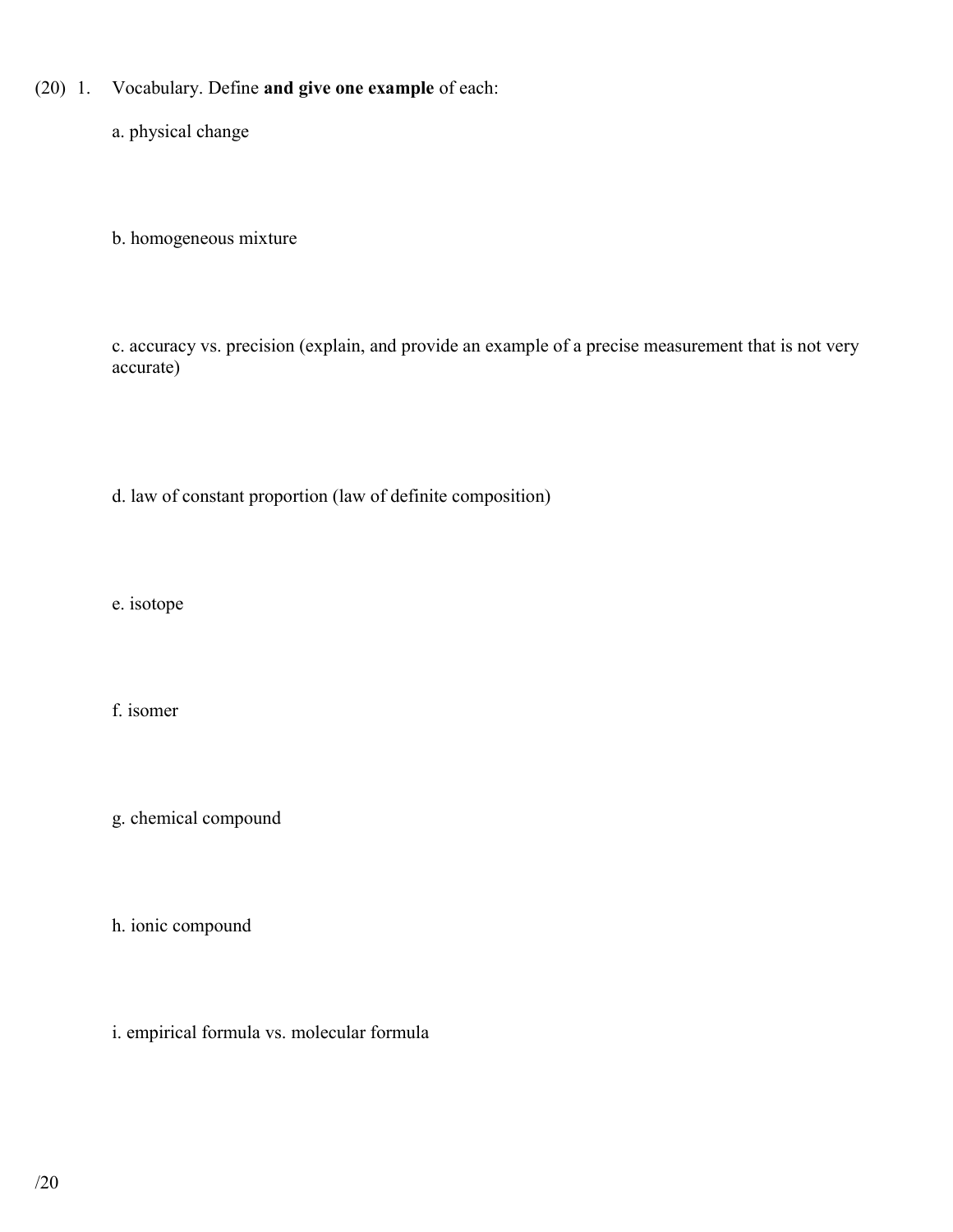- (10) 2. Indicate the number of significant digits (perhaps "infinite") in each of the following cases, and express the number in scientific notation:
	- a. 0.0000350
	- b. 380.00
	- c. 10.05
	- d. 12 eggs in a dozen
	- e. 30.48 centimeters per foot
- (20) 3. Express each of the following in the designated units. Be sure to SHOW YOUR WORK
	- a. 2.46 mm in nm.

b. 55 mph in km/s  $[1 \text{ mile} = 5280 \text{ ft}; 12 \text{ in} = 1 \text{ foot}; 2.54 \text{ cm} = 1 \text{ in}]$ 

c.  $0.00015$  g/mL in kg/m<sup>3</sup>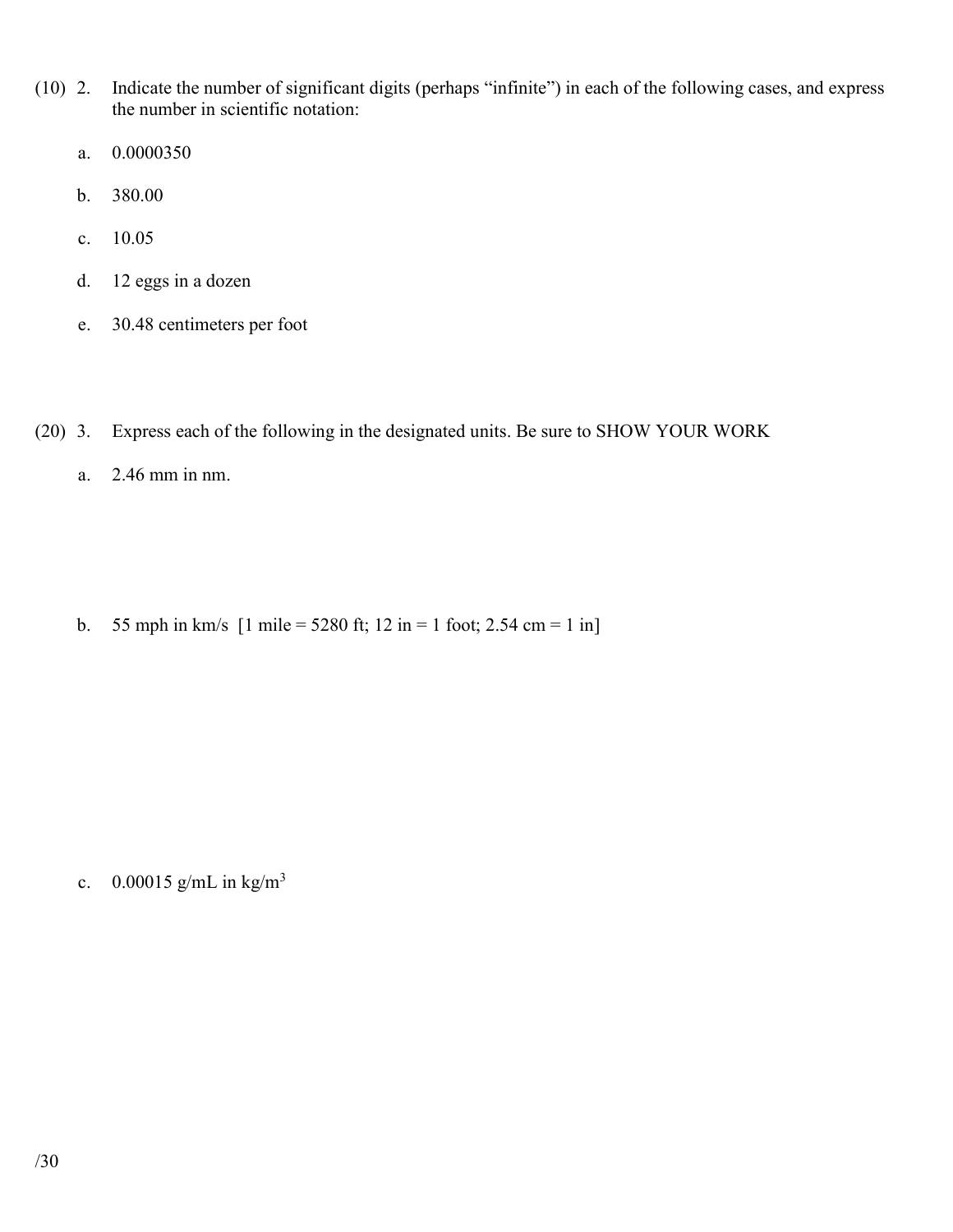(15) 4. Fill in the blanks below relating to the symbol, number of protons, neutrons, electrons and overall charge of the following isotopes:

| symbol         | protons | neutrons | electrons | charge           |
|----------------|---------|----------|-----------|------------------|
| $^3\mathrm{H}$ |         |          |           | $\boldsymbol{0}$ |
|                | 21      | 26       | 18        |                  |
| $32p3-$        |         |          |           |                  |
| $18O^{2-}$     |         |          |           |                  |
|                | 20      | 21       |           | $2+$             |

(10) 5. Give the name of each ion or compound:



- b.  $Mg^{2+}$
- c.  $SF_6$
- d.  $CrS_3$
- e. N<sub>2</sub>O<sub>4</sub>

(10) 6. Give the formula of each ion or compound:

a.  $iron(III)$  oxide b. calcium hydride c. tungsten(V) phosphide d. iodine heptachloride \_\_\_\_\_\_\_\_\_\_\_\_\_\_\_\_\_\_\_\_\_\_ e. aluminum oxide